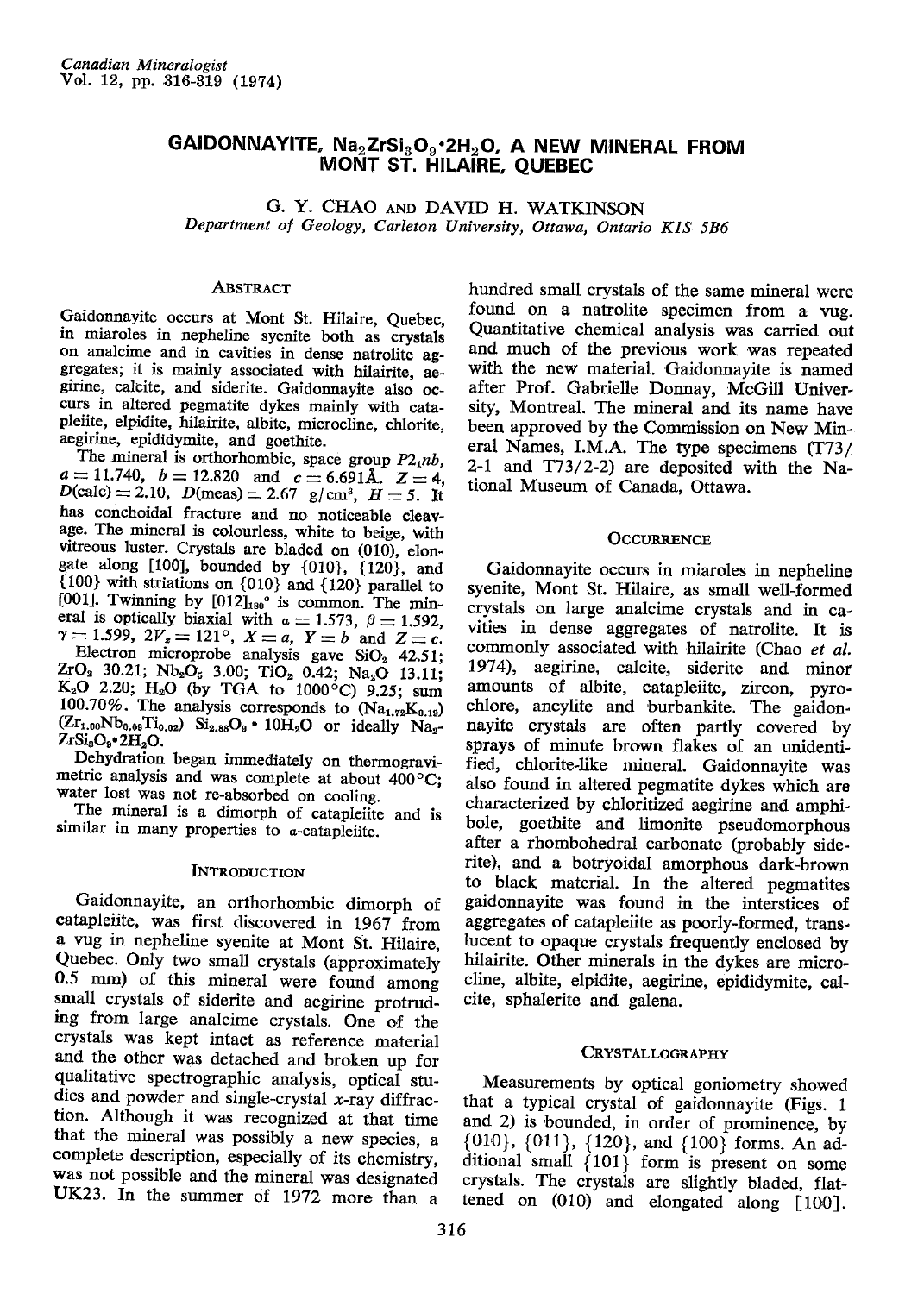

FIG. 1. Crystal drawing of gaidonnayite.

Heavy striations parallel to  $\lceil 001 \rceil$  are very common on  ${010}$  and less common on  ${120}$ . Twinning by  $[012]_{180}$ <sup>o</sup> is very common (Fig. 3). In a twinned crystal, one individual appears to be rotated relative to the other by  $90^\circ$  about a. The composition plane is usually irregular.

Weissenberg and precession x-ray photographs show that gaidonnayite is orthorhombic. The systematic extinctions are consistent with the space groups  $P2<sub>1</sub>nb$  and Pmnb. The latter space group was eliminated by crystal structure analysis (Chao 1973). The preliminary cell parameters obtained from single-crystal  $x$ -ray photographs were refined by a least-squares method using powder diffraction data (Table 1) obtained with CuK $\alpha$  radiation, using metallic Si as an internal standard. The refined values are  $a = 11.740(3)$ ,  $b = 12.820(3)$  and  $c =$  $6.691(1)$ Å.

## PHYSICAL PROPERTIES

Gaidonnayite crystals from miaroles are colourless, transparent with vitreous luster; some crystals are white to beige and are translucent to opaque. Some clear transparent crystals have an opaque to translucent core which was shown by  $x$ -ray diffraction to be identical to the transparent material. Most crystals from the altered pegmatite dykes are poorly-formed without well-defined crystal faces. They are translucent and are pale yellowish-green when viewed against a white background.

Gaidonnayite is brittle, with a Mohs hardness of approximately 5. It has conchoidal fracture and no noticeable cleavage. Determinations of density by floatation in a heavy liquid for three

different crystals gave the average value 2.67 (1) g/cm3. All crystals of gaidonnayite tested have bright green fluorescence in short-wave ultra-violet light.

Optical properties of gaidonnayite were determined at 24"C using a spindle stage and a sodium vapor lamp as an illuminator. Colour-



FIG. 2. Scanning electron photomicrograph of gaidonnayite crystals (average 0.5 mm long).



Frc. 3. Scanning electron photomicrograph of a twinned gaidonnayite crystal (0.5 mm long) on natrolite aggregate with small clusters of a chlorite-like mineral.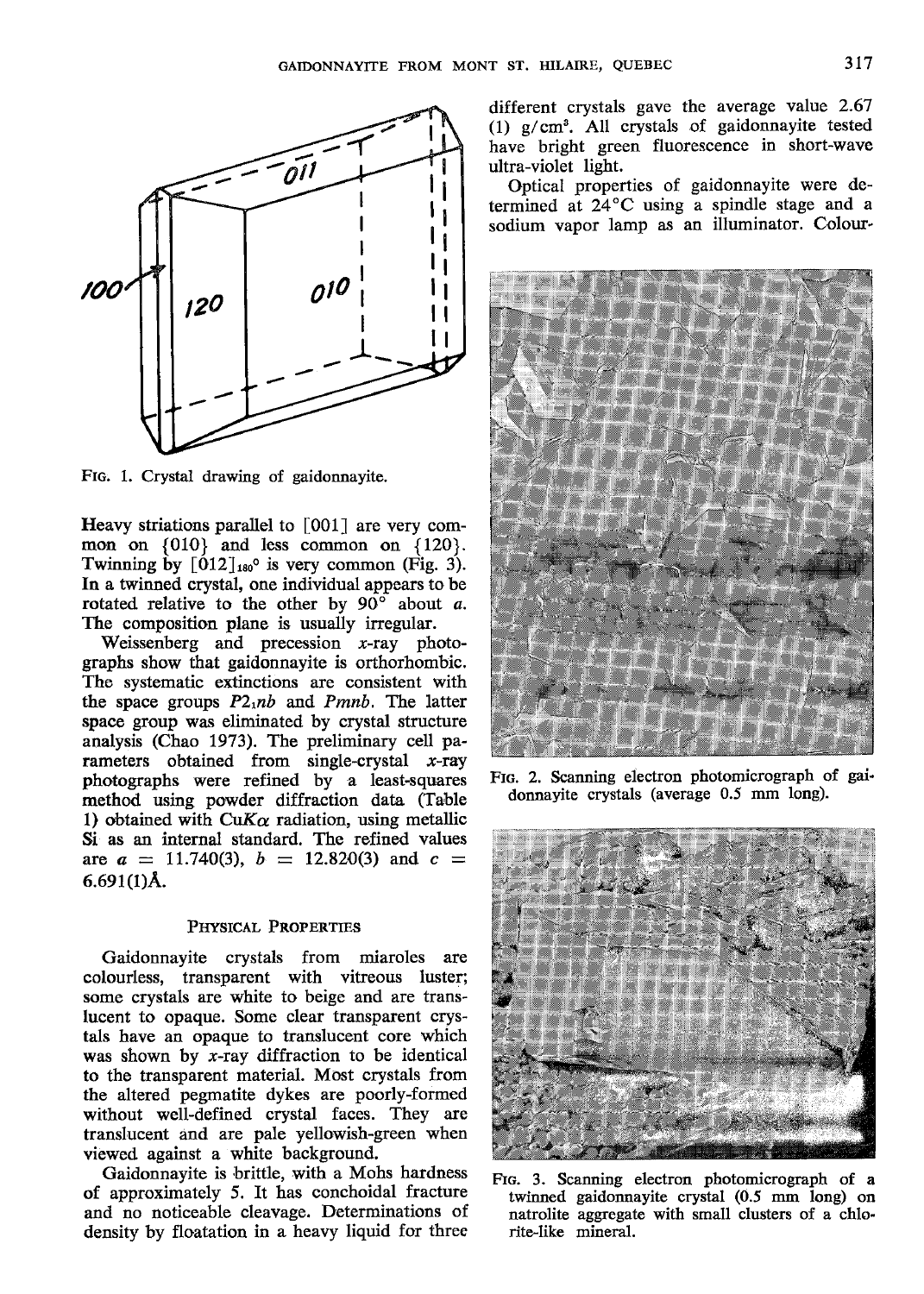less crystals previously oriented on a precession  $x$ -ray camera were used. All Cargille immersion liquids used were checked by an Abbé refractometer.

The properties of gaidonnayite are summarized in Table 2 where they are compared with those of catapleiite,  $\alpha$ -catapleiite, and hilairite.

TABLE 1. X-RAY POWDER DIFFRACTION DATA FOR GAIDONNAYITE

| hkl              | $d_{\rm cal}$ $A$ | $d_{\text{obs}}$ A | $I_{est}$ | hkl        | $d_{\mathrm{calc}}$ A | $d_{\text{obs}}$ A | $I_{est}$ |
|------------------|-------------------|--------------------|-----------|------------|-----------------------|--------------------|-----------|
| 020              | 6.410             | 6.42               | 30        | 060        | 2.137                 | 2.135              | 5         |
| 011              | 5.931             | 5.93               | 80        | 160        | 2.102                 | 2.102              | 10        |
| 200              | 5.867             | 5.84               | 80        | 441        | 2.059                 | 2.056              | 5         |
| 101              | 5.812             |                    |           | 213        | 2.057                 |                    |           |
| 120              | 5.625             | 5.63               | 50        | 061        | 2.035                 | 2.037              | 20        |
| 111              | 5.293             | 5.28               | 10        | 052        | 2.035                 |                    |           |
| 021              | 4.628             | 4.64               | 10        | 260        | 2,008                 | 2.007              | 10        |
| 220              | 4.328             | 4.31               | 30        | 152        | 2.005                 |                    |           |
| 121              | 4.305             |                    |           | 600        | 1.955                 | 1.950              | 10        |
| 211              | 4.166             | 4.17               | 15        | 133        | 1.949                 |                    |           |
| 221              | 3.634             | 3.618              | 20B       | 261        | 1.923                 | 1.921              | 30        |
| 031<br>131       | 3.601             |                    |           | 252        | 1.923                 |                    |           |
| 307              | 3.443<br>3.377    | 3.441              | 30        | 512        | 1,900                 | 1.897              | 10        |
| 320              | 3.339             | 3.376<br>3.337     | 5<br>5    | 360<br>233 | 1.875<br>1.873        | 1.875              | 10        |
| 012              | 3.236             |                    |           | 620        | 1.871                 |                    |           |
| 040              | 3.205             | 3.224              | 5         | 611        | 1,857                 |                    |           |
| 112              | 3.120             | 3.124              | 100       | 451        | 1.855                 | 1.854              | 5         |
| 140              | 3.092             | 3.094              | 80        | 323        | 1.854                 |                    |           |
| 321              | 2.987             | 2.990              | 5         | 361        | 1.806                 |                    |           |
| 400              | 2.934             | 2,931              | 40        | 352        | 1.805                 |                    |           |
| 122              | 2.875             | 2.873              | 20        | 621        | 1.801                 | 1.804              | 5         |
| 212              | 2.834             | 2,831              | 30        | 062        | 1.801                 |                    |           |
| 141              | 2.806             |                    |           | 413        | 1,758                 | 1.758              | 10        |
| 240              | 2.813             | 2.806              | 30        | 460        | 1.727                 | 1.725              | 5         |
| 331              | 2.649             | 2.647              | 20        |            |                       | 1,670              | 30        |
| 241              | 2.593             | 2.594              | 20        |            |                       | 1,637              | 40        |
| 132              | 2.570             | 2.564              | 5         |            |                       | 1.617              | 5         |
| 312              | 2.494             | 2.488              | 10        |            |                       | 1.606              | 5         |
| 340              | 2.479             |                    |           |            |                       | 1.591              | 5         |
| 232              | 2.403             | 2.403              | 10        |            |                       | 1.545              | 20        |
| 431              | 2.274             | 2.269              | 5         |            |                       | 1.512              | 5         |
| 251              | 2.217             | 2.217              | 5         |            |                       | 1.488              | 5<br>5    |
| 501              | 2.215             |                    |           |            |                       | 1.471              |           |
| 013              | 2.197             | 2.195              | 20        |            |                       | 1.450              | 5         |
| 103              | 2.191             |                    |           |            |                       | 1,409              | 10        |
| 440 <sup>°</sup> | 2.164             | 2.161              | 5         |            |                       | 1.376              | 5         |
| 113              | 2.159             |                    |           |            |                       | 1.287              | 5         |

Data obtained by 114.6 mm camera at room temperature using metallic silicon as internal standard with  $Cu K<sub>α</sub>$ radiation  $(\lambda=1.5418\lambda)$ . B=broad line.

TABLE 2. COMPARISON OF PROPERTIES OF GAIDONNAYITE, CATAPLEIITE, a-CATAPLEIITE AND HILAIRITE

|                                                                      | gaidonnayite                                         | catapleiite <sup>1</sup>                                     | $\alpha$ -catapleiite <sup>2</sup>                | hilairite <sup>3</sup>                       |
|----------------------------------------------------------------------|------------------------------------------------------|--------------------------------------------------------------|---------------------------------------------------|----------------------------------------------|
| Symmetry                                                             | orthorhombic                                         | monoclinic                                                   | orthorhombic                                      | rhombohedral                                 |
|                                                                      | P21nb                                                | I2/c                                                         |                                                   | $R\overline{3}m$ , $R3m$ , $R32$             |
| $\alpha(A)$<br>Ъ<br>a<br>$\beta$ <sup>o</sup> )                      | 11.740(3)<br>12.820(3)<br>6.691(1)<br>90             | 12.779 (9)<br>7.419 (5)<br>20.157(8)<br>90.41(4)             | 1.727:1:1.336<br>90                               | 10.556(1)<br>15.851(2)                       |
| $\alpha$<br>β<br>$2v_{\rm z}$ (meas.)<br>$2V_v$ (calc.)              | 1.573(1)<br>.592(1<br>.599(1<br>121 (1 ) "<br>119.50 | 1.588(1)<br>1.591(1)<br>1.624(1<br>40(1) <sup>o</sup><br>34° | 1.575<br>1.590<br>1.605<br>$(-)2E$ large<br>92.60 | $(\epsilon)$ 1.596(1)<br>$\omega$ ) 1.609(1) |
| χ<br>Y<br>z                                                          | а<br>Ъ<br>c                                          | Ъ<br>$Z_Ae=4^{\circ}$                                        | a<br>α<br>Ь                                       |                                              |
| $p_{\text{meas}}(g/\text{cm}^3)$<br>$p_{\text{calc}}(g/\text{cm}^3)$ | 2.67(1)<br>2.70                                      | 2.80(1)<br>2.79                                              | 2.658                                             | 2.724(4)<br>2.739                            |
| Hardness                                                             | 5                                                    | 5                                                            | 5                                                 | >4                                           |

Mont St. Hilaire, Quebec (Chen & Chao 1973). Other authors (e.g. Brunowsky 1936) reported hexagonal,  $P6.$ gmma.

2. Narssarssuk, Greenland (Gordon 1925).

3. Mont St. Hilaire, Quebec (Chao et al. 1974).

### CHEMICAL ANALYSIS

Gaidonnayite was analysed using a Cambridge MK5 electron microprobe initially at 15 and 20 ky with a beam approximately 2  $\mu$ m in diameter. The analyses showed that the major elements (with standards used) were K (synthetic fluorphlogopite), Na and Si (jadeite), Zr (synthetic zirconia), Ti (metallic Ti) and Nb (synthetic NaNbO<sub>3</sub>), and that Al, Ca, F, Mg, Mn, and Y were less than  $0.01\%$  by weight. The major elements were re-analysed at 12 kv with a defocused (30  $\mu$ m) beam because Na x-ray counting rates decreased drastically with time using the more intense beam. The  $x$ -ray data were computer-corrected for generation (atomic number) absorption and fluorescence effects using the program EMPADR 7 (Rucklidge  $\&$ Gasparrini 1969). The results given in Table 3 are averages of 8 to 12 sets of 10-second counts on each of three grains. The H<sub>2</sub>O content was determined separately by thermogravimetric analysis.

The analysis was recalculated, on the basis of 9 oxygen atoms per formula, to  $(Na_{1.72}K_{0.19})$  $(Zr_{1.00}Nb_{0.09}Ti_{0.02})$  Si<sub>2.88</sub>O<sub>9</sub> • 2.10H<sub>2</sub>O, or ideally  $Na<sub>2</sub>ZrSi<sub>3</sub>O<sub>9</sub>•2H<sub>2</sub>O$ . With  $Z=4$ , this analysis gave a calculated density of 2.70  $g/cm^3$ , which is in good agreement with the measured density of  $2.67$  g/cm<sup>3</sup>.

| TABLE 3. CHEMICAL ANALYSIS OF GAIDONNAYITE |  |  |  |  |  |
|--------------------------------------------|--|--|--|--|--|
|--------------------------------------------|--|--|--|--|--|

|                     | Wt.%   | Number of atoms based on 9<br>oxygens atoms per formula |       |  |
|---------------------|--------|---------------------------------------------------------|-------|--|
| Si0 <sub>2</sub>    | 42.51  | Si                                                      | 2,884 |  |
| 2r0 <sub>2</sub>    | 30.21  | Zr                                                      | 1.000 |  |
| $Nb_2O_5$           | 3.00   | Nb                                                      | 0.092 |  |
| Ti0 <sub>2</sub>    | 0.42   | Τi                                                      | 0.022 |  |
| Na <sub>2</sub> 0   | 13.11  | Na                                                      | 1.724 |  |
| $k_2$ <sub>0</sub>  | 2.20   | Κ                                                       | 0.191 |  |
| $H_2$ <sup>0*</sup> | 9.25   | $H_{2}0$                                                | 2.095 |  |
| Sum                 | 100.70 |                                                         |       |  |

\* Determined by TGA to 1000°C.

### **THERMAL STUDIES**

Thermogravimetric analysis of gaidonnayite was made in air at a heating rate of  $10^{\circ}$ C/min using a 12.70 mg hand-picked sample of the transparent material. Dehydration began immediately on heating and was complete at about 400 $^{\circ}$ C; the total weight loss was 9.25%. No